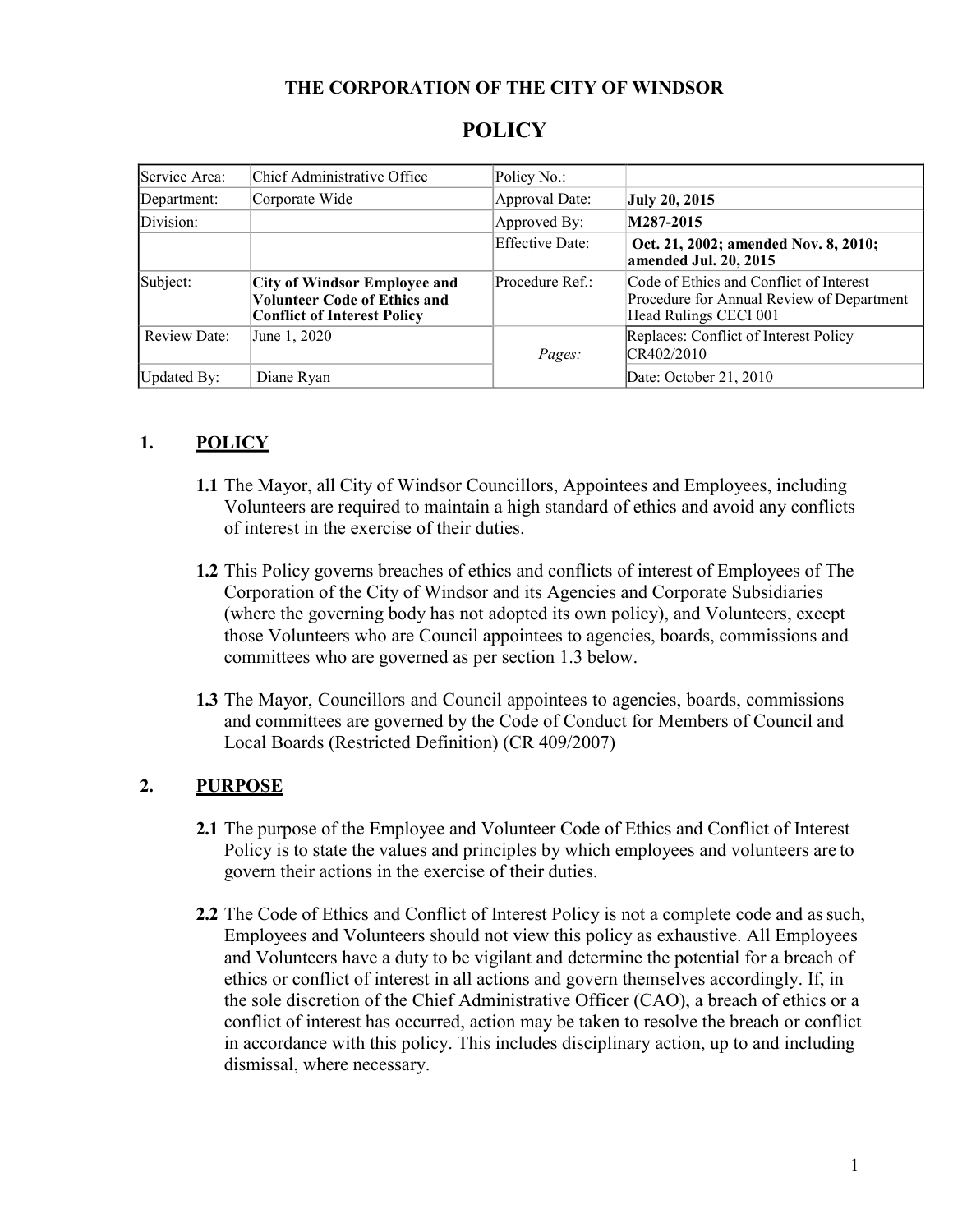# **3. SCOPE**

- **3.1** This policy applies to all non-union, professional, and unionized employees of the City of Windsor ("Employees") inclusive of all regular full time, part time, contract and temporary employees, including seasonal recreation staff and students.
- **3.2** This policy also applies to individuals engaged in providing unpaid placements/services to the Corporation and Volunteers as defined in the Corporate Volunteerism Policy ("Volunteers") except those Volunteers who are Council appointees to agencies, boards, commissions and committees who are governed as per section 1.3 above.
- **3.3** This policy covers all actions taken by Employees or Volunteers in the exercise of their duties. This includes personal relationships and community activities where there is a potential for a breach of ethics or conflict of interest in the employment context.
- **3.4** Application of this policy will be in accordance with applicable provisions within the collective agreements and memoranda between the Corporation and its unions and associations.
- **3.5** Notwithstanding any other provisions to the contrary in any other policies of the City of Windsor, where there is a conflict between this policy and any other policy the more stringent policy will apply.
- **3.6** Notwithstanding the reporting obligations of any other policy of the City of Windsor, if there is reason to believe that a breach of this policy has occurred, the reporting procedures in this policy shall be followed concurrently with any other reporting obligations.

### **4. RESPONSIBILITY**

- **4.1** The Chief Administrative Officer is responsible for the application of this policy within the Corporation.
	- **4.1.1** The CAO shall ensure that this policy is communicated to all Employees and Volunteers.
	- **4.1.2** The CAO shall ensure that any related policies are updated to reflect the requirements of this policy.
- **4.2** The Corporate Leadership Team (CLT) and all Department Heads are responsible for the application and communication of this policy within their respective departments.
	- **4.2.1** The Corporate Leadership Team and all Department Heads shall ensure that all Employees and Volunteers whom they supervise are made aware of this policy on an annual basis through the Employee Performance Appraisal or otherwise.
	- **4.2.2** The Corporate Leadership Team and all Department Heads shall carry out their roles as decision makers under this policy in good faith and in a timely and expeditious manner.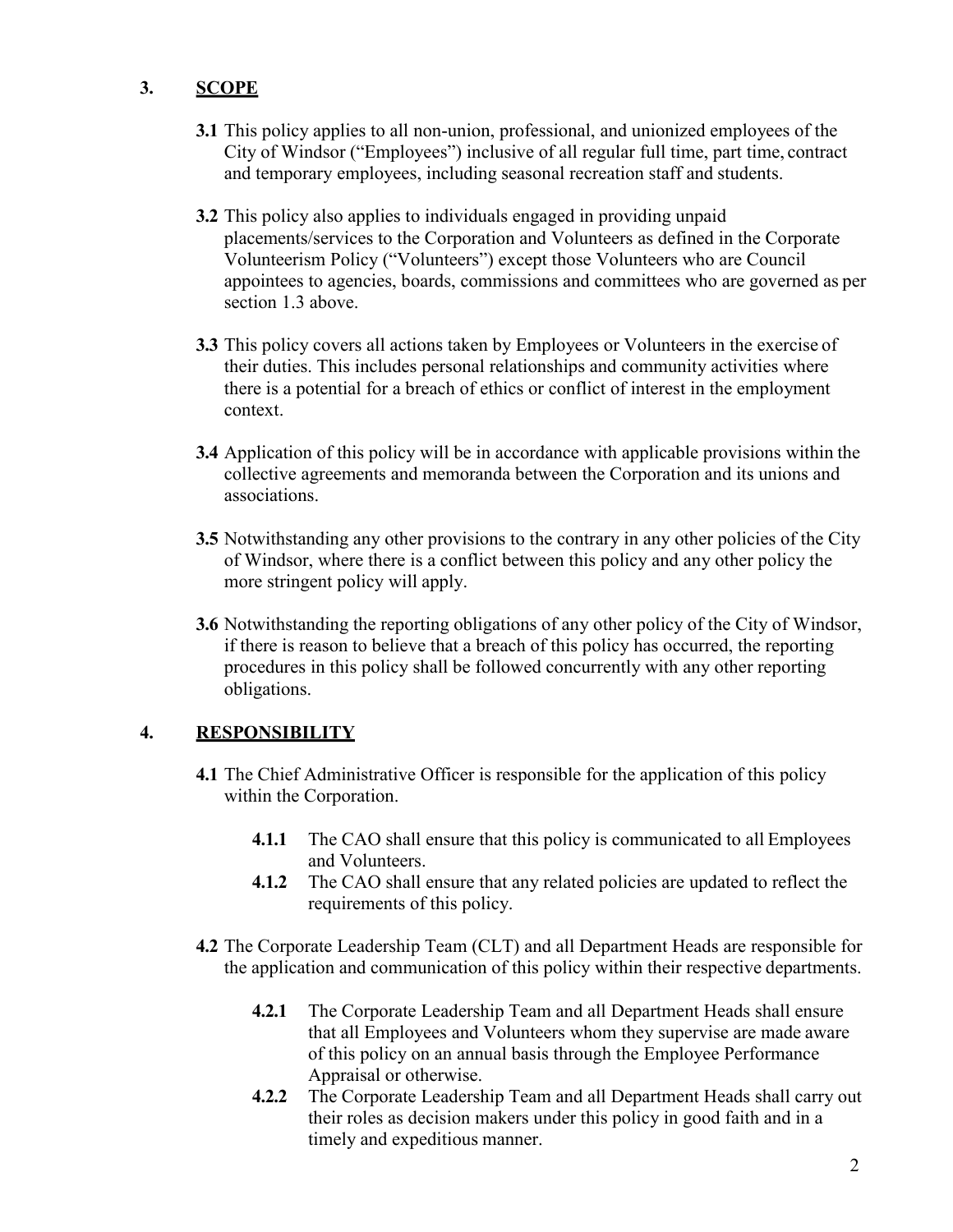- **4.2.3** The Executive Director of Human Resources shall ensure all new Employees review and sign an acknowledgement of review of this Policy at time of hire and prior to actively commencing work.
- **4.3** Employees and Volunteers are responsible to report all breaches of ethics and conflicts of interest in accordance with this Policy.

# **5. GOVERNING RULES & REGULATIONS**

#### **5.1 Employee and Volunteer Code of Ethics**

- **5.1.1** Employees and Volunteers shall demonstrate integrity in all public and personal relationships so as to merit respect, trust and confidence of the governing officials of the City of Windsor, their employee colleagues and members of the public.
- **5.1.2 Accountability:** Employees and Volunteers shall recognize and be accountable for their responsibilities in the exercise of their duties and shall demonstrate loyalty to the Corporation of the City of Windsor.
- **5.1.3 Confidentiality:** Employees and Volunteers shall demonstrate professional integrity with respect to the issuance and management of information and records and shall not disclose confidential corporate or personal information without appropriate authorization whether through reference to the *Municipal Freedom of Information and Protection of Privacy Act* or any other law or policy.
- **5.1.4 Professionalism:** Employees and Volunteers shall act with professionalism in their work relationships and shall respect the rights of their colleagues.
- **5.1.5 Conflicts of Interest:** Employees and Volunteers shall actively avoid conflicts of interest or the appearance of conflicting interests and shall perform their duties without the expectation of personal gain other than their employment compensation.
- **5.1.6 Other Professional Codes:** Professional Employees and Volunteers who are governed by a Professional Code of Conduct, Code of Ethics or other statement of ethical obligations shall be governed by that code or statement and where there is a conflict between that code or statement and the Code of Ethics and Conflict of Interest Policy, the more stringent document shall apply.
- **5.1.7 Local Political Activity:** Employees may engage in political activity only to the extent that such activity does not violate the Employee's duty of loyalty to the City of Windsor.
	- **5.1.7.1** In accordance with the Code of Conduct for Members of Council (Bylaw 420-2001), no Employee shall provide reelection campaign services to members of Council during the Employee's hours of employment. In accordance with the Municipal Elections Act, an Employee running for Mayor or Council must take a leave of absence for the duration of the election and if elected is deemed by law to have resigned from his or her employment as of the date of swearing in.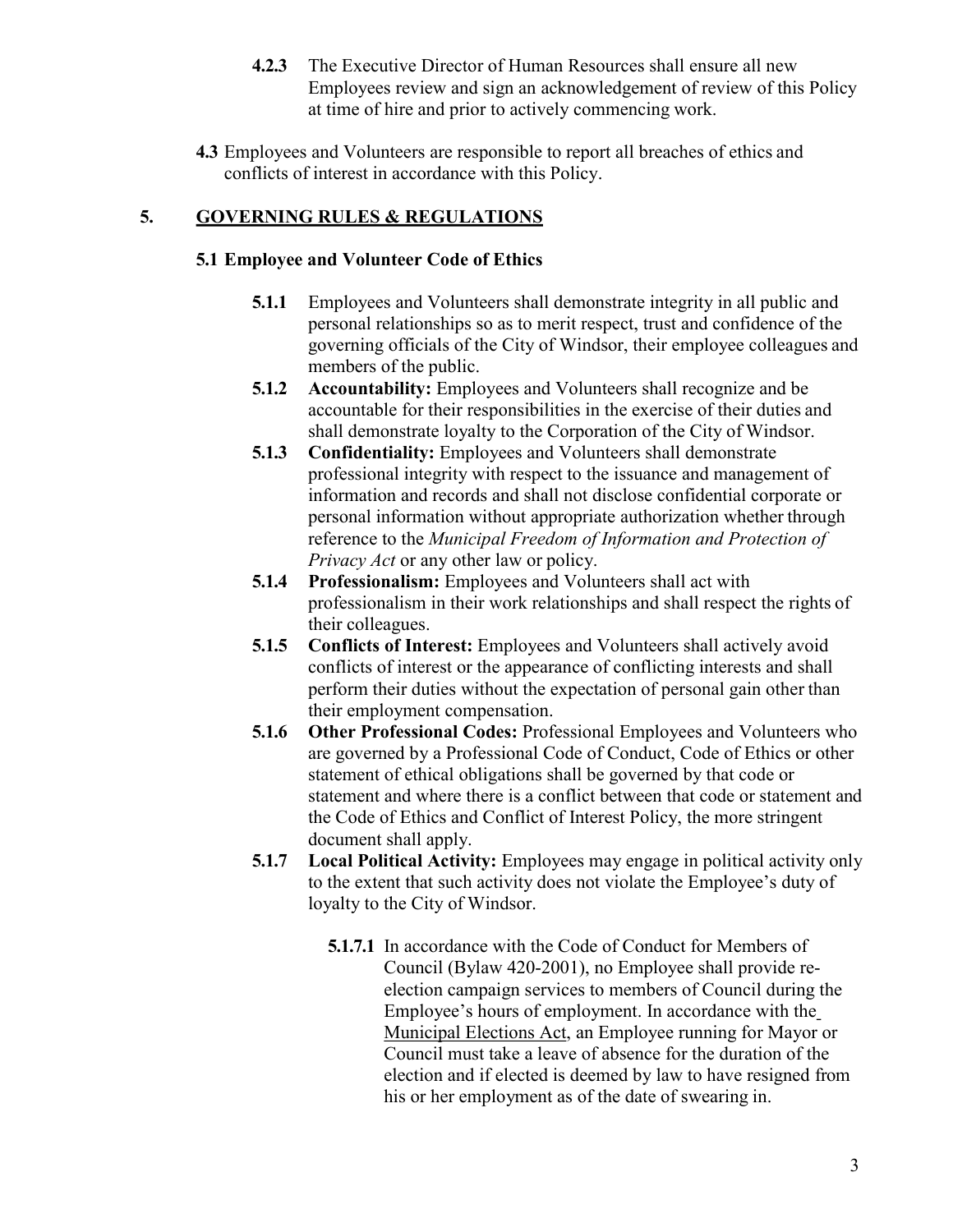- **5.1.8 Vagueness or Ambiguity:** Employees and Volunteers shall err on the side of caution in any action that may create the appearance of a breach of ethics or conflict of interest wherever the interpretation of an action or decision may be ambiguous or vague.
- **5.1.9 Breaches:** Breaches of this Code of Ethics may result in disciplinary action being taken in accordance with this policy, up to and including dismissal. Reference may also be made to any other applicable Corporate Policy governing the actions considered to be in breach in determining the appropriate response.

### **5.2 Conflicts of Interest**

- **5.2.1** Conflicts of interest arise when an Employee or Volunteer has a personal interest in the outcome of an action or decision that may influence the Employee or Volunteer's judgement. Conflicts of interest may be real or perceived. This policy applies to both real and perceived conflicts of interest and where the term "conflict of interest" is used, it is deemed to include both real and perceived conflicts of interest.
- **5.2.2** This policy incorporates by reference the following City of Windsor Policies:
	- **5.2.2.1** Human Rights Policy (CR 746/2005)
	- **5.2.2.2** Workplace Harassment Policy (CR 217/2010)
	- **5.2.2.3** Workplace Violence Policy (CR 217/2010)
	- **5.2.2.4** Employee Standards of Deportment Policy (CR 746/2005)
	- **5.2.2.5** Concerned Employee Policy (M14-2015)
	- **5.2.2.6** Fraud and Misuse of Assets Policy (M140-2015)
	- **5.2.2.7** Family Relationships under Employment Policy (M251-2013)
	- **5.2.2.8** Acceptable Use Policy (M109-2013)
		- **5.2.2.9** Donations (M20-2013)
		- **5.2.2.10** Purchasing By-Law Number 93-2012
		- **5.2.2.11** Corporate Volunteerism Policy (CR157/2007)
- **5.2.3** This policy incorporates by reference all applicable provincial and federal legislation and specifically, without limitation, the following statutes:
	- **5.2.3.1** Municipal Act, 2001, S.O. 2001, c. 25
	- **5.2.3.2** Municipal Conflict of Interest Act, R.S.O. 1990, M. 50
	- **5.2.3.3** Municipal Freedom of Information and Protection of Privacy Act, R.S.O. 1990, M 56
	- **5.2.3.4** Municipal Elections Act, S.O. 1996, c.32
- **5.2.4** Conflicts of interest are categorized (without limitation) as follows:
	- **5.2.4.1 Monetary conflicts:** where an Employee or Volunteer may benefit financially from an action or decision including, without limitation, receipt of money, gifts or benefits, use of corporate property, professional advancement or an increase in the value of property or investments owned by an Employee or Volunteer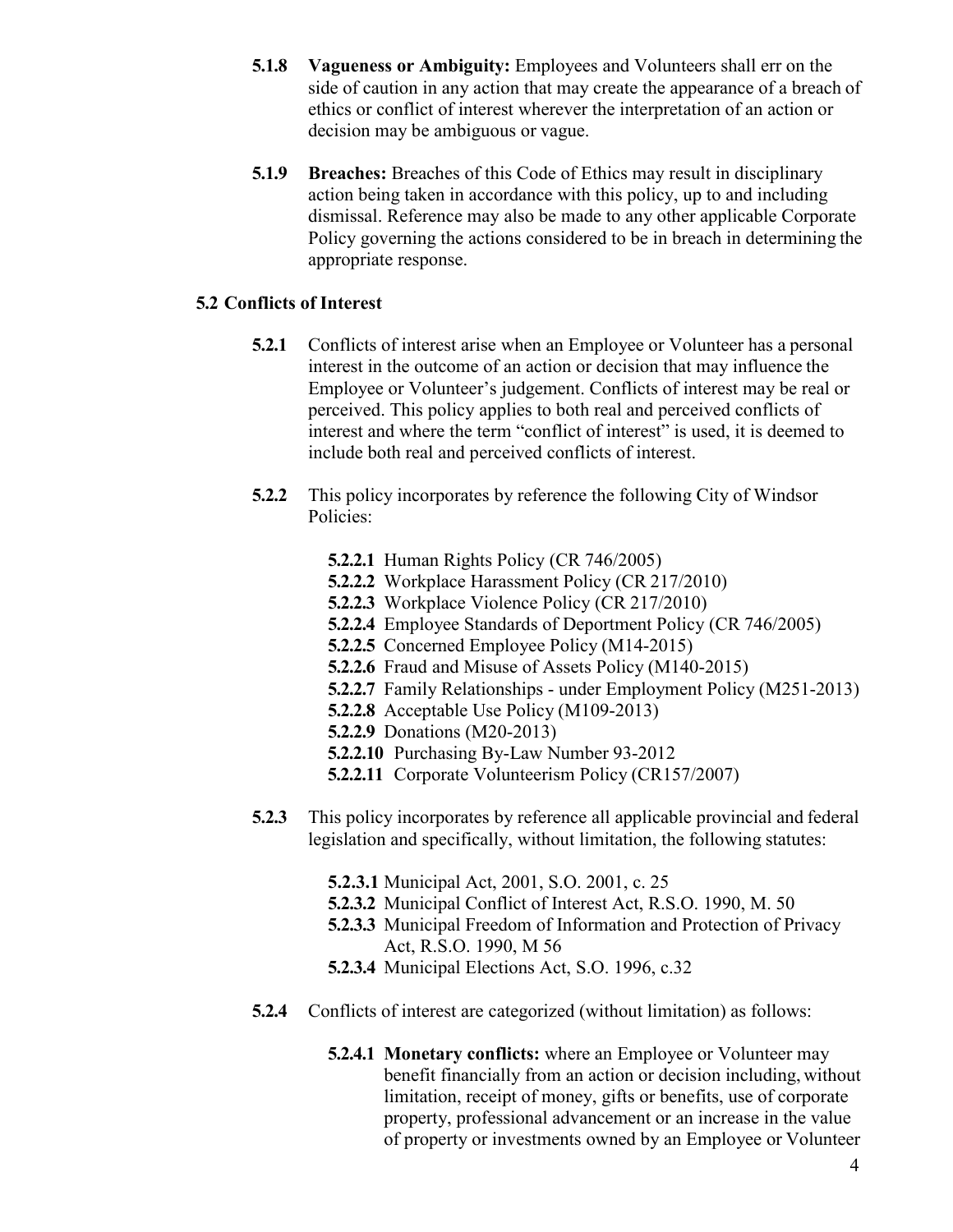or a person with whom the Employee or Volunteer is in a personal relationship.

- **5.2.4.1.1** When an Employee or Volunteer believes he/she is in a monetary conflict of interest he/she shall submit a Conflict of Interest Disclosure Form to his/her Department Head or, in the case of a Department Head or the CAO, to his/her immediate supervisor or the Mayor and Council respectively.
- **5.2.4.1.2** For further clarity, no Employee or Volunteer shall accept any gift, favour or services or other financial benefit in the course of the performance of their employment duties other than:
	- **5.2.4.1.2.1** Normal hospitality among persons doing business where normal hospitality is restricted to food and beverages;
	- **5.2.4.1.2.2** Seasonal gift baskets or flowers which cannot be reasonably returned and which are shared equitably within the receiving department or donated to charity;
	- **5.2.4.1.2.3** Token exchanges as part of a protocol;
	- **5.2.4.1.2.4** Normal presentations made to persons participating in public functions;
	- **5.2.4.1.2.5** Acceptance of an invitation to any social or recreational event flowing from a business relationship related to the Employee's or Volunteer's employment with the City of Windsor where the Employee or Volunteer pays for all entry fees and participates on their own time;
- **5.2.4.1.3** All monetary conflicts of interest including the above noted exceptions shall be disclosed on a Conflict of Interest Disclosure Form and in the case of invitations to events, they shall be disclosed in advance of attendance.
- **5.2.4.1.4** In determining whether or not there is a monetary conflict of interest, the Department Head, CAO or Mayor and Council, as the case may be, shall take into consideration the following:
	- **5.2.4.1.4.1** Is the financial benefit one that is received in the ordinary course of business between colleagues (e.g. meals or awards, etc.)
	- **5.2.4.1.4.2** Is the financial benefit less than \$50.00 or less than a total of \$200 in a calendar year?
	- **5.2.4.1.4.3** If the Employee or Volunteer receives a financial benefit through the increase in the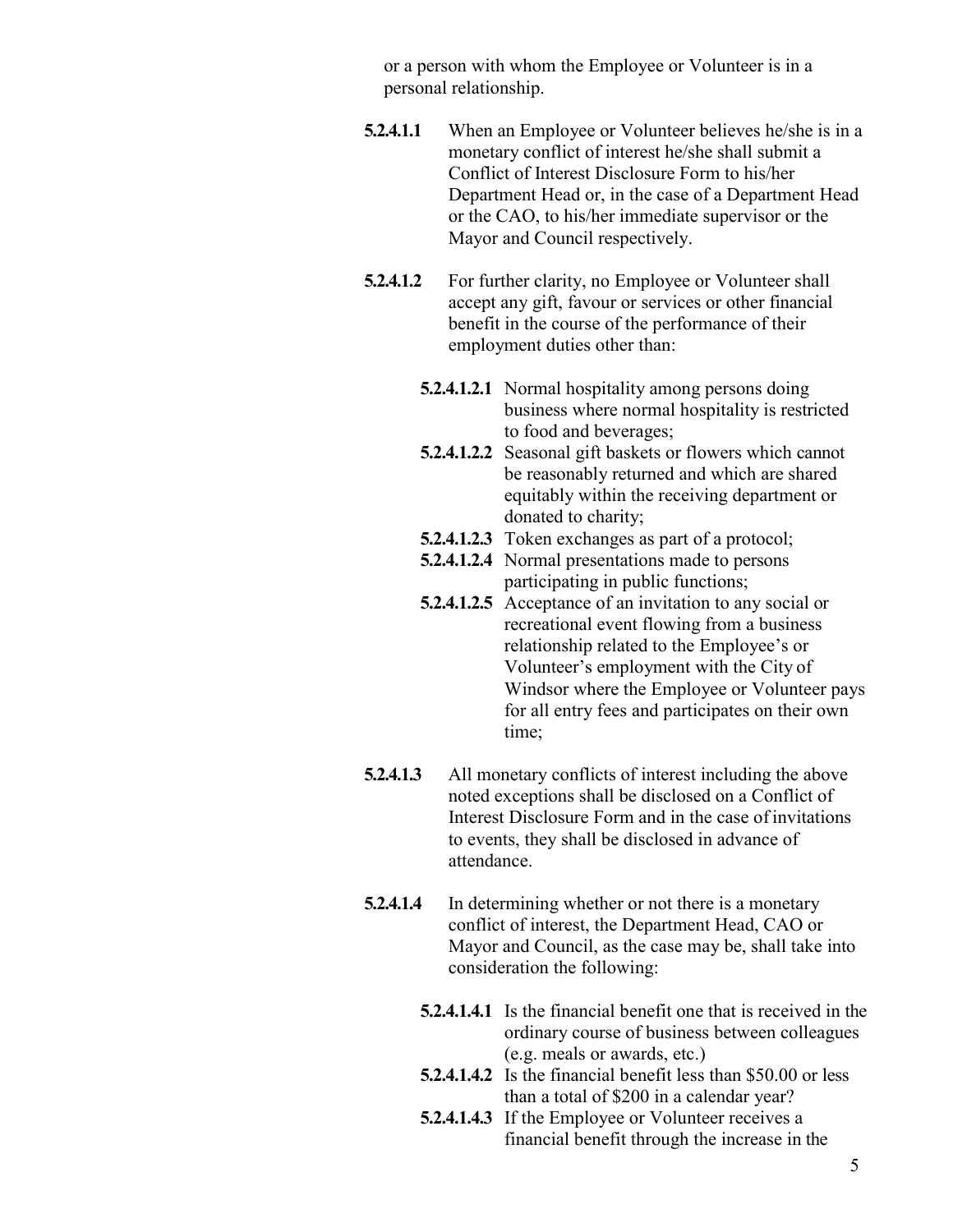value of his or her personal property or investments, what role did he or she play in the decision and who else received the same benefit?

**5.2.4.1.5** Where the Department Head, CAO or Mayor and Council determines that the financial benefit creates a monetary conflict of interest, he/she shall direct the Employee or Volunteer to decline or return the benefit or gift. Where necessary, the Employee or Volunteer will be removed from any position of decision making in respect of the possible financial benefit.

#### **5.2.4.2 Personal and Fiduciary conflicts:**

- **5.2.4.2.1 Personal conflicts:** where an Employee or Volunteer may be in a position to give differential treatment to a colleague or member of the public by virtue of being in a personal relationship with that person. Personal relationships are defined in the Family Relationships Hiring Policy and specifically, for the purposes of this policy include sexual, dating, romantic and any other close personal relationship with relative or otherwise.
- **5.2.4.2.2 Fiduciary conflicts:** where an Employee or Volunteer may be in a position to take advantage of a vulnerable person due to a relationship of trust or power. A vulnerable person includes a child, person with impaired capacity, or person with whom an Employee or Volunteer is in a relationship of trust as defined by law.
- **5.2.4.2.3** When an Employee or Volunteer believes he/she is in a personal conflict of interest, he/she shall submit a Conflict of Interest Disclosure Form to their Department Head or in the case of a Department Head or the CAO, to his/her immediate supervisor or the Mayor and Council respectively.
- **5.2.4.2.4** In determining whether or not there is a personal or fiduciary conflict of interest, other than one relating to a recruitment, the Department Head, CAO or Mayor and Council, as the case may be, shall take into consideration the following:
	- **5.2.4.2.4.1** Does the conflict of interest involve another Employee or Volunteer of the City of Windsor?
	- **5.2.4.2.4.2** Does the conflict of interest involve a client, customer or contractor of the City of Windsor?
	- **5.2.4.2.4.3** Does the conflict of interest involve a vulnerable person as defined by law?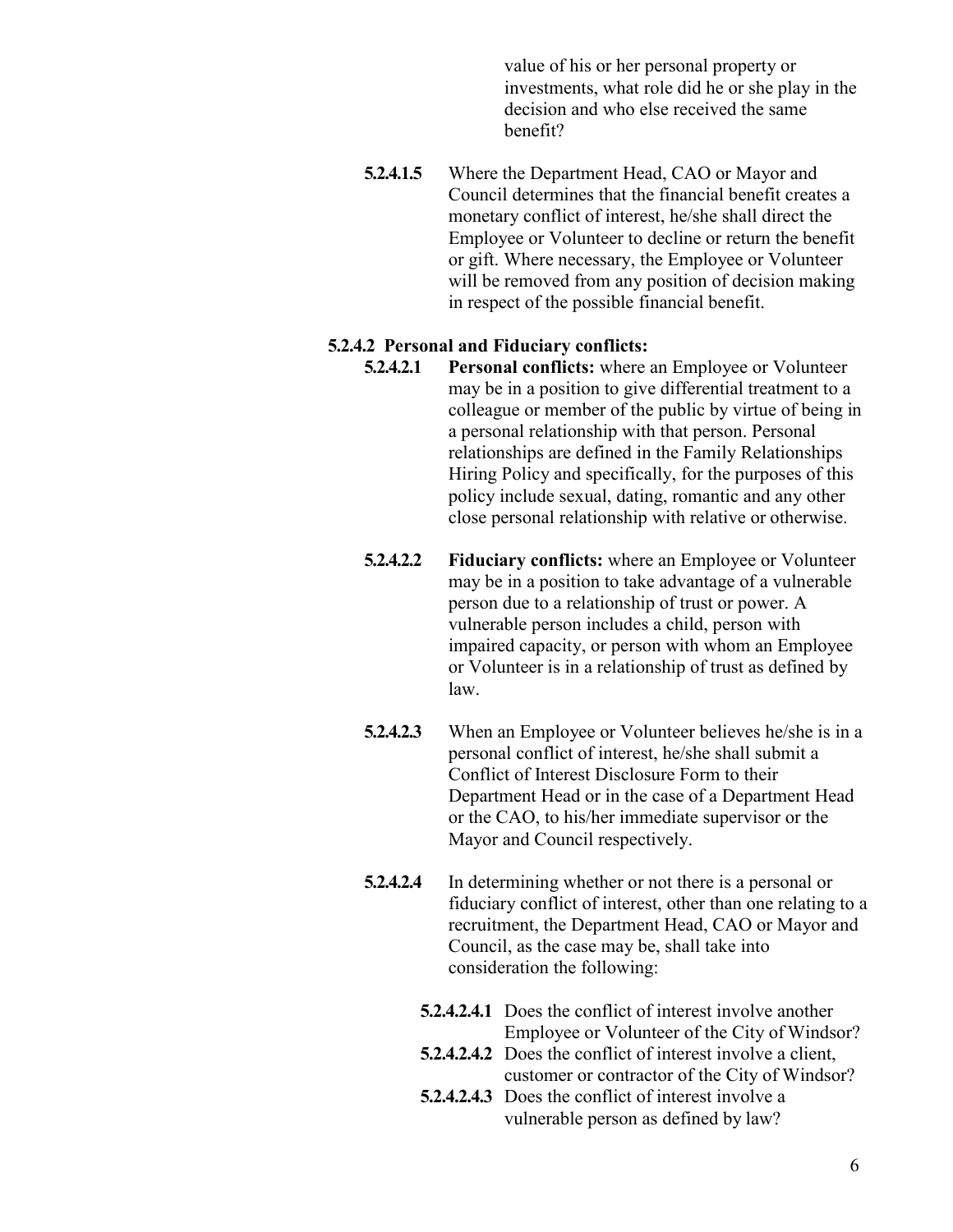- **5.2.4.2.5** Where the Department Head, CAO or Mayor and Council determines that there is a personal or fiduciary conflict of interest involving another Employee or Volunteer of the City of Windsor, he/she may do any or all of the following:
	- **5.2.4.2.5.1** Direct that the Employee or Volunteer fill out a Family Relationships Hiring Form and follow the procedures contained in the Family Relationships Hiring Policy; or
	- **5.2.4.2.5.2** Remove the Employee or Volunteer from any position of decision making in respect of the other Employee or Volunteer, client, customer, contractor or vulnerable person.
- **5.2.4.2.6** In cases of recruitment, the Executive Director of Human Resources (or designate) shall be responsible for determining whether there is a personal or fiduciary conflict of interest. Where it is determined that a personal or fiduciary conflict exists, the Executive Director of Human Resources shall direct the hiring department to take appropriate steps to reduce or eliminate the conflict and submit a Conflict of Interest Disclosure Form to the CAO.
- **5.2.4.2.7** In cases of procurement activities, Employees and Volunteers to disclose any personal or close relationships with vendors where the employee is the participant, influencer or decision maker in the vendor selection/award process or where the Employee or Volunteer is also a vendor. The City Solicitor shall rule on Disclosure Forms submitted for Employee/Volunteer-Vendor relationships and submit a summary of these disclosures to the CAO each year.
- **5.2.4.2.8** Employee or Volunteers who enter into a sexual, romantic and/or dating relationship with their Supervisor or subordinate are deemed to be in a personal conflict of interest.
	- **5.2.4.2.8.1** For clarity, Supervisor includes any person in the Corporate hierarchy who may have the authority to direct the Employee or Volunteer's work or workplace or make any human resources decisions about the Employee or Volunteer, including hiring, termination, promotion or grievance decisions. In these cases, the Employee or Volunteer and Supervisor or subordinate are required to immediately notify the Department Head or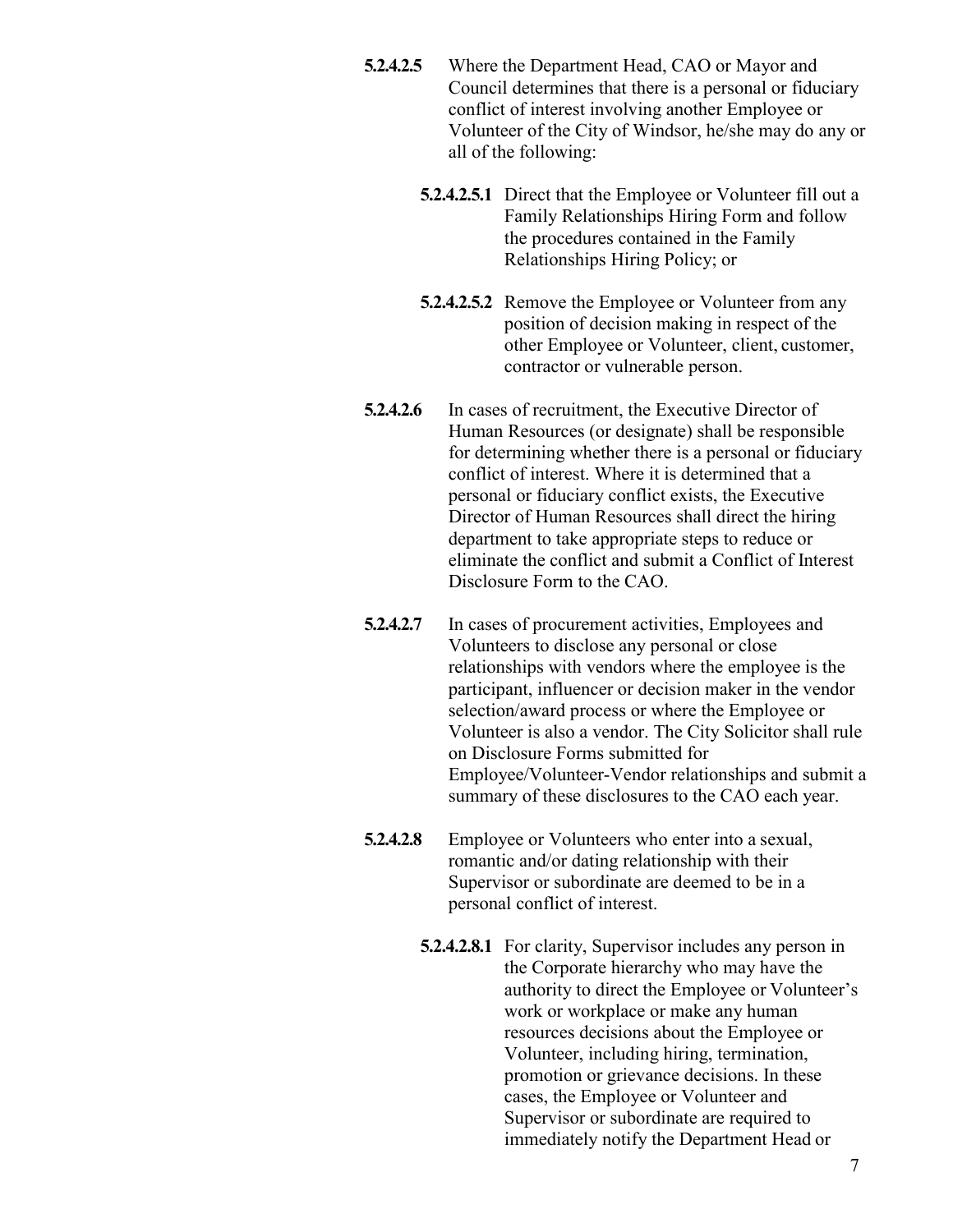CAO, as appropriate, of the conflict. The Department Head or CAO shall take the necessary steps to resolve the conflict, including the transfer or resignation of an Employee or Volunteer as required.

- **5.2.4.2.9** Where the Department Head, CAO or Mayor and Council determines that there is a personal or fiduciary conflict of interest, the Department Head, CAO or Mayor and Council shall remove the Employee or Volunteer from any position of decision making in respect of the Employee or Volunteer, client, customer, contractor or vulnerable person.
- **5.2.4.3 Professional conflicts:** where an Employee or Volunteer is in a conflict between the obligations of a Professional Code of Conduct or Ethics and an action requested or required in the context of their employment.
	- **5.2.4.3.1** When an Employee or Volunteer believes that he/she is in a professional conflict of interest, he/she shall submit a Conflict of Interest Disclosure Form to his/her Department Head or in the case of a Department Head or the CAO, to his/her immediate supervisor or the Mayor and Council respectively.
	- **5.2.4.3.2** In determining whether or not there is a professional conflict of interest, the Department Head, CAO or Mayor and Council, as the case may be, shall take into consideration the following:
		- **5.2.4.3.2.1** What is the nature of the professional conflict of interest?
		- **5.2.4.3.2.2** What sanction may be imposed by the professional organization on the Employee or Volunteer in the event of a conflict of interest?
		- **5.2.4.3.2.3** What possible options exist to remedy the conflict of interest?
	- **5.2.4.3.3** Where the Department Head, CAO or Mayor and Council determines that there is a professional conflict of interest, the more stringent of the conflicting Codes shall apply.
	- **5.2.4.3.4** Where the Professional Employee or Volunteer disagrees with the decision of the Department Head, CAO or Mayor and Council as to the existence of a conflict of interest, he/she may refuse to enact any decision related to the conflict and may report the conflict to the next highest decision making authority, including Council sitting In Camera and/or to their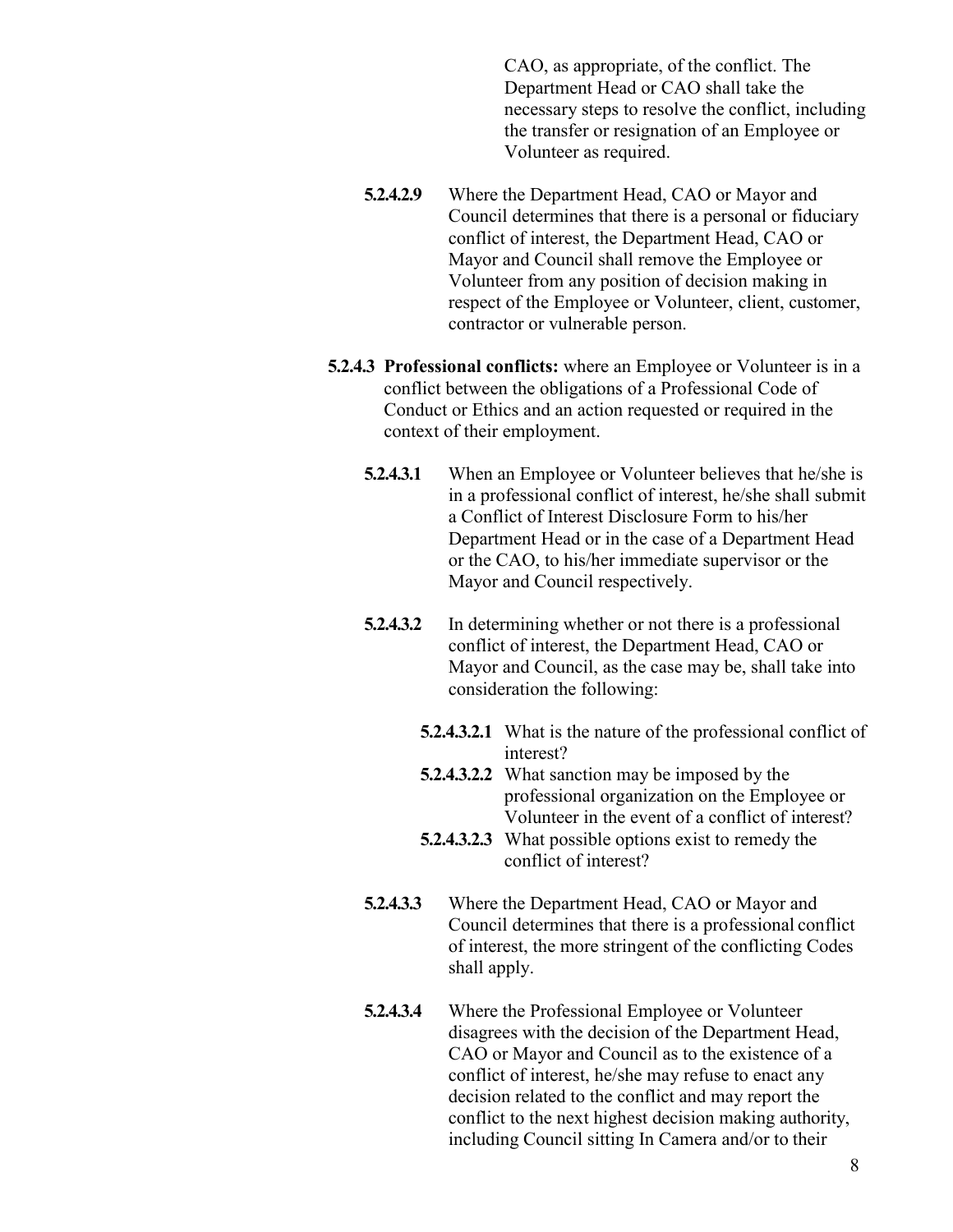professional college or lawful board of governors.

- **5.2.4.3.5** No disciplinary action may be taken against a Professional Employee or Volunteer who takes action under section 6.6.4 in good faith.
- **5.2.4.4 Political conflicts:** where an Employee or Volunteer may be in a position to challenge a decision of Council or represent an agency, group or business (whether for-profit or not-for-profit) before Council in a personal capacity.
	- **5.2.4.4.1** It is not a breach of this policy for a union or association member or a member of a professional body to support a position taken by their union, association or professional body. Where an Employee or Volunteer believes he/she is in a political conflict of interest he/she shall submit a Conflict of Interest Disclosure Form to his/her Department Head or in the case of a Department Head or the CAO, to his/her immediate supervisor or the Mayor and Council respectively.
	- **5.2.4.4.2** In determining whether or not there is a political conflict of interest, the Department Head, CAO or Mayor and Council, as the case may be, shall take into consideration the following:
		- **5.2.4.4.2.1** Is the Employee or Volunteer acting on behalf of an agency, board, group or business, whether for-profit or not-for-profit to which he/she has been appointed by Council or the Corporation?
		- **5.2.4.4.2.2** Is the Employee or Volunteer acting on behalf of an agency, board, group or business, whether for-profit or not-for-profit to which he/she has sought appointment?
		- **5.2.4.4.2.3** Can the interests of the agency, board, group or business, whether for-profit or not-for-profit be represented any other way or by any other person who is not an Employee or Volunteer or in a personal relationship with an Employee or Volunteer?
		- **5.2.4.4.2.4** Is the Employee running for school board, municipal, provincial or federal office or actively supporting a candidate who is running for school board, municipal, provincial or federal office?
		- **5.2.4.4.2.5** Is the Employee or Volunteer's union, association or professional association actively supporting a candidate who is running for municipal, provincial or federal office?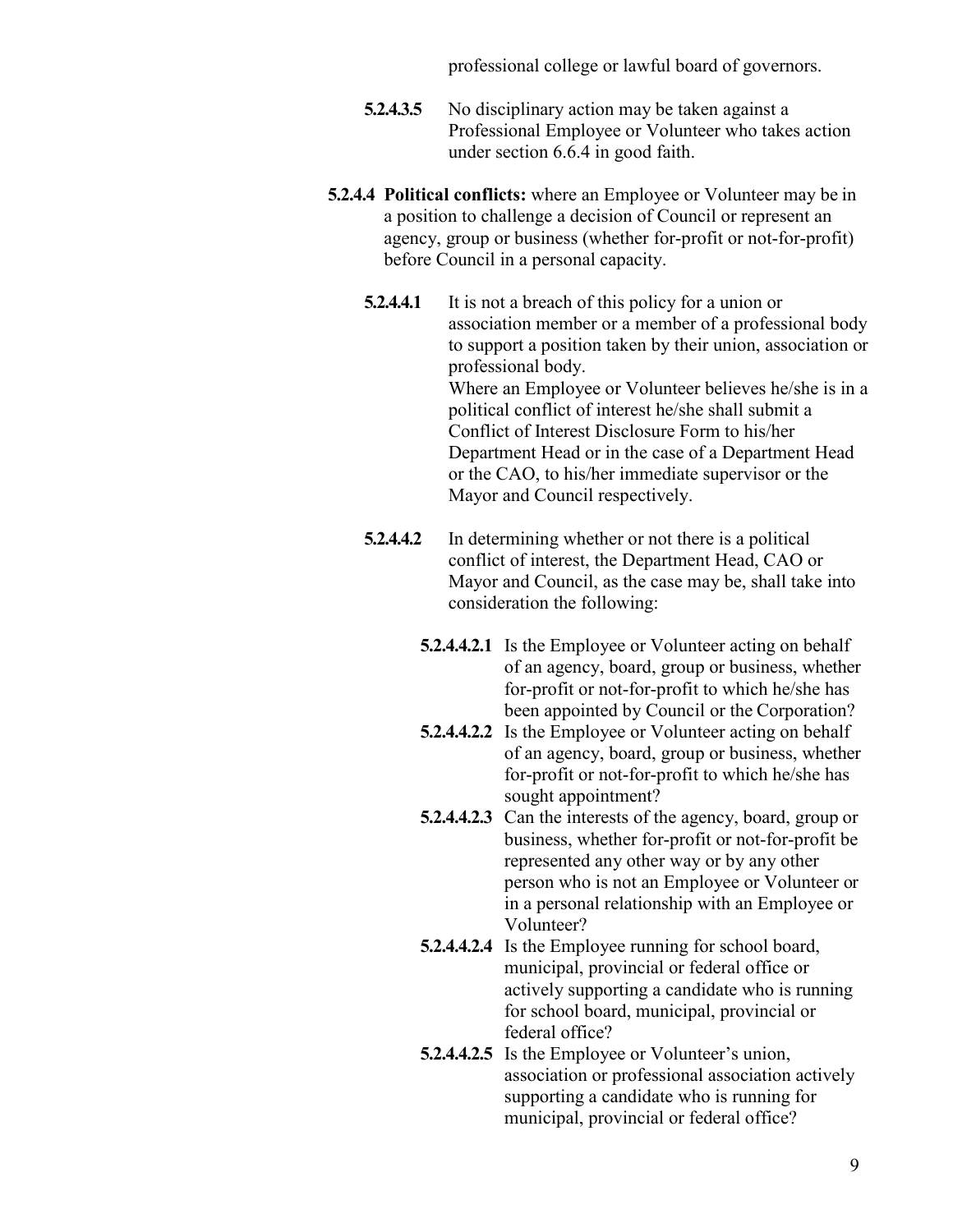**5.2.4.4.2.6** Is the conflict such that it forms part of the duties of the Employee or Volunteer's position?

- **5.2.4.4.3** Where the Department Head, CAO or Mayor and Council determines that there is a political conflict of interest involving an agency, board, group or business, whether for-profit or not-for-profit, he/she shall direct that the Employee or Volunteer not appear in front of Council on behalf of the agency, board, group or business, whether for-profit or not-for-profit, or, if appropriate, shall request that Council rescind the appointment to the agency, board, group or business, whether for-profit or not-for-profit, if the appointment was made by Council or in the course of employment.
- **5.2.4.4.4** Where the Department Head, CAO or Mayor and Council determines that there is a political conflict of interest involving political activity in respect of a school board, municipal, provincial or federal election, he/she shall advise the Employee or Volunteer to exercise caution to avoid the appearance of conflict in the conduct of their duties as an Employee or Volunteer, including their duty of loyalty.
- **5.2.4.4.5** Where an Employee or Volunteer files their intention to run for the office of Mayor or Councillor in the City of Windsor, section 5.1.7.1 of this Policy shall apply.
- **5.2.4.5 Other conflicts:** where another person, acting reasonably, has reason to believe that an Employee or Volunteer may be in a conflict of interest not otherwise described in this Policy.
	- **5.2.4.5.1** Where an Employee or Volunteer believes that he/she may be in a conflict of interest not otherwise described in this Policy, he/she shall submit a Conflict of Interest Disclosure Form to his/her Department Head or in the case of a Department Head or the CAO, to his/her immediate supervisor or the Mayor and Council respectively.
	- **5.2.4.5.2** In determining whether or not there is a conflict of interest, the Department Head, CAO or Mayor and Council, as the case may be, shall take into consideration the following:
	- **5.2.4.5.3** Would a reasonable person, apprised of all the facts, believe that the Employee or Volunteer is in a conflict of interest?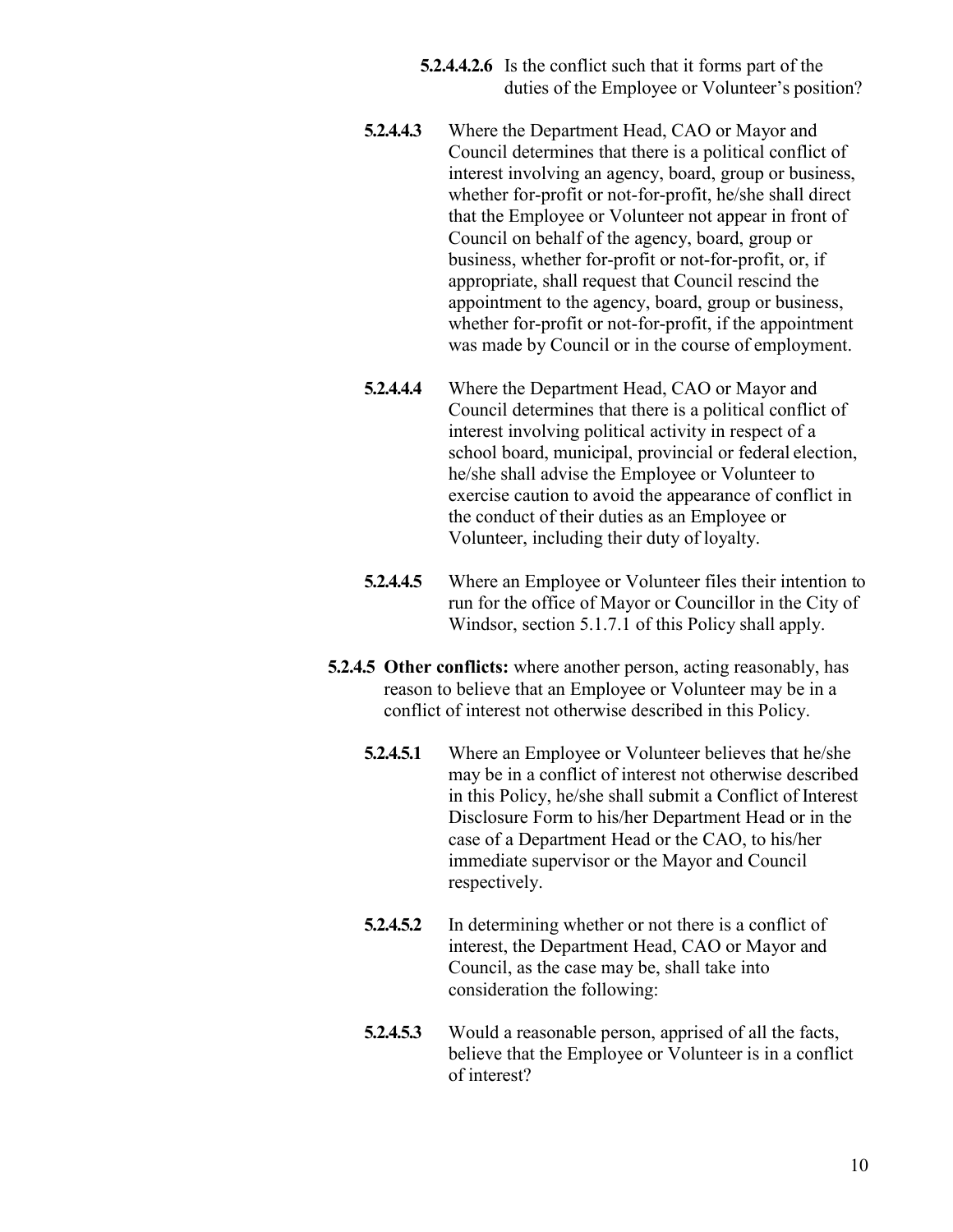- **5.2.4.5.4** What possible options exist to remedy the conflict of interest?
- **5.2.4.5.5** Where the Department Head, CAO or Mayor and Council determines that there is a conflict of interest, he/she shall direct the Employee or Volunteer to take such steps as deemed appropriate to remedy the conflict of interest.

#### **5.2.4.6 Disclosure Requirements**

- **5.2.4.6.1** Conflicts of Interest may be disclosed in the following ways:
	- **5.2.4.6.1.1** By the Employee or Volunteer in the potential conflict, using the Conflict of Interest Disclosure Form, as soon as they become aware of the existence of a potential conflict. Failure to disclose a known conflict may result in discipline under this policy.
	- **5.2.4.6.1.2** By any other Employee or Volunteer, using the Conflict of Interest Disclosure Form, who is aware of a potential conflict as soon as they become aware of the existence of a potential conflict. Failure to disclose a known conflict may result in discipline under this policy.
	- **5.2.4.6.1.3** Through an anonymous report to the Chief Administrative Office. Anonymous reports will be transcribed onto the Disclosure Form and processed in accordance with this policy.

### **5.2.4.7 Breaches of this Policy**

- **5.2.4.7.1** Breaches of the Code of Ethics and Conflict of Interest Policy are considered in the same manner as the contravention of any other rule or policy of the Corporation of the City of Windsor and are therefore subject to disciplinary action up to and including dismissal.
- **5.2.4.7.2** Failure to report a conflict of interest by any Employee or Volunteer will be treated as a serious contravention of this policy. Employees or Volunteers who are aware of the conflict of interest of another Employee or Volunteer will be considered in violation of this section if they knowingly failed to report the conflict at their earliest possible convenience and in any event, no later than 5 business days from becoming aware of the possible breach.